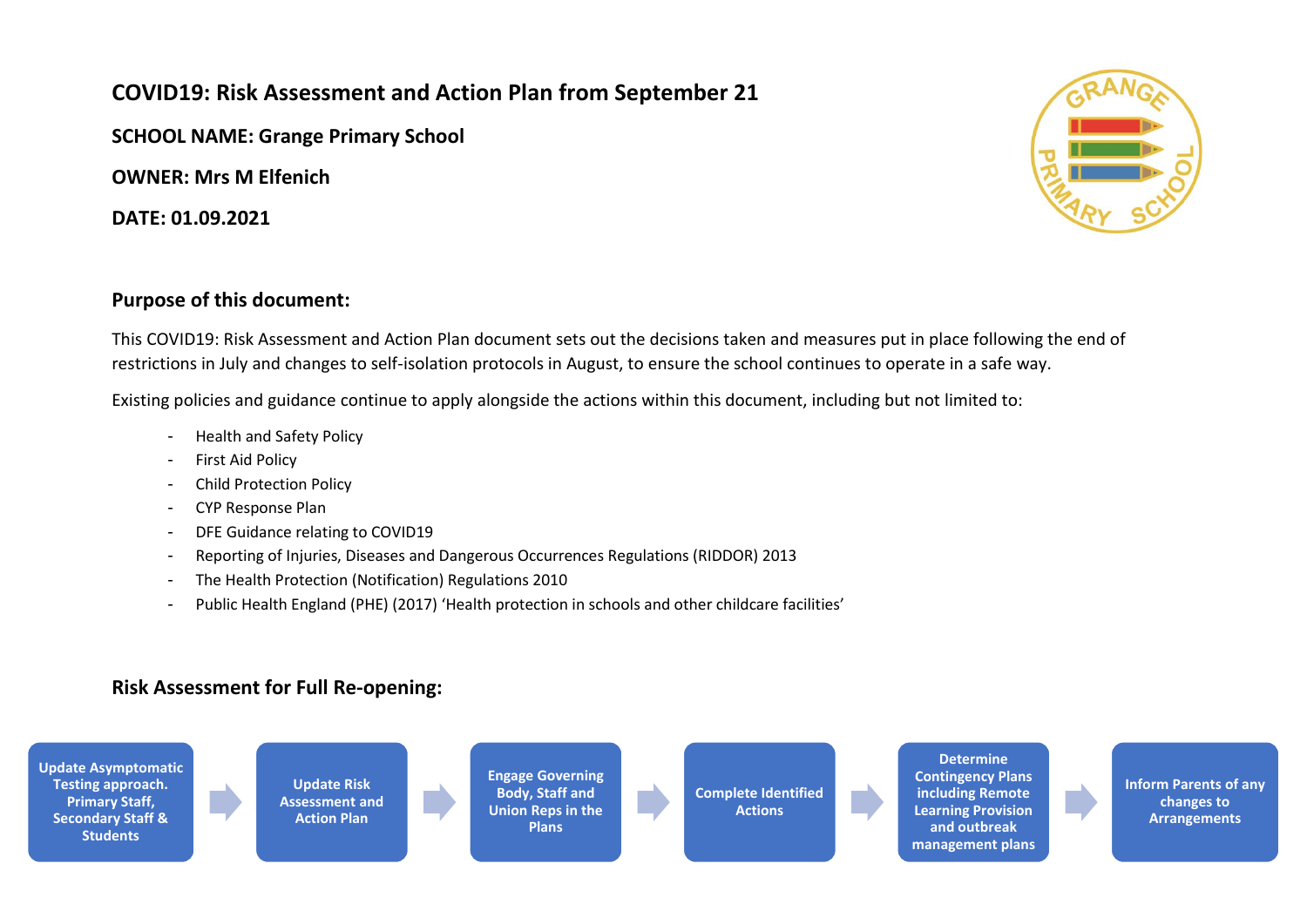## **Risk Assessment/ Action Plan Sections:**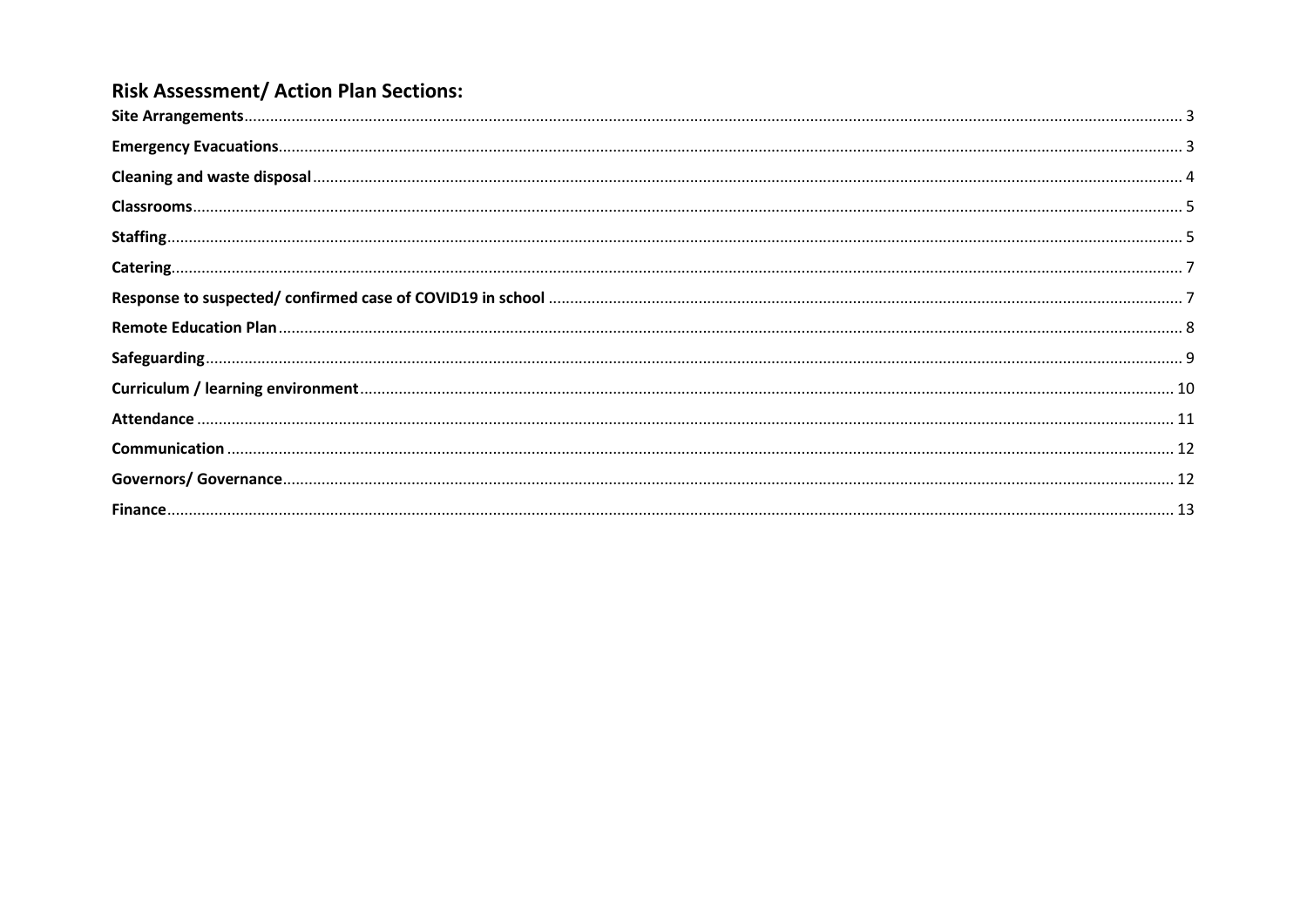<span id="page-2-1"></span><span id="page-2-0"></span>

| <b>Theme</b>                           | <b>Control Measures</b>                                                                                                                                                                                                         | <b>Risk to Implementation</b>                                                                    | <b>Risk Level</b><br><b>Pre-Action</b> | <b>Action Required /</b><br><b>Decision Made</b>                                                                                                                                                                                                                                                               | <b>Action Completed</b><br><b>Date</b> | <b>Risk Level</b><br><b>Post-Action</b> |
|----------------------------------------|---------------------------------------------------------------------------------------------------------------------------------------------------------------------------------------------------------------------------------|--------------------------------------------------------------------------------------------------|----------------------------------------|----------------------------------------------------------------------------------------------------------------------------------------------------------------------------------------------------------------------------------------------------------------------------------------------------------------|----------------------------------------|-----------------------------------------|
| <b>Site Arrangements</b>               | Consideration given to premises<br>lettings and approach in place.                                                                                                                                                              | Lettings not following<br>school Covid risk<br>assessment. Not following<br>guidelines           |                                        | Risk assessment for any<br>lettings reviewed to<br>ensure they are aligned<br>with guidance.<br>Lettings to take place<br>after school only.<br><b>School Covid risk</b><br>assessment explained to<br>person in charge                                                                                        | Ongoing                                |                                         |
|                                        | Consideration given to the<br>arrangements for any deliveries.                                                                                                                                                                  | Deliveries putting staff<br>and children at risk                                                 | L                                      | Where possible,<br>deliveries to take place<br>outside of drop-off and<br>pick-up times.<br>Food deliveries straight<br>to kitchen.                                                                                                                                                                            | Ongoing                                |                                         |
| <b>Emergency</b><br><b>Evacuations</b> | Evacuation routes are confirmed, and<br>signage accurately reflects these.<br>Arrangements in place to support<br>individuals with reduced mobility<br>including cover arrangements in the<br>case of reduced numbers of staff. | Previous evacuation<br>routes changed to avoid<br>mixing of bubbles. This is<br>no longer needed | M                                      | <b>Evacuation routes have</b><br>been updated following<br>ending of bubbles - this<br>has been returned to pre<br>COVID19 arrangements.<br>Classes to evacuate the<br>same way they usually<br>would in an evacuation.<br>Individual care plans in<br>place.<br>New staff made aware of<br>evacuation routes. | 01.09.2021                             | L                                       |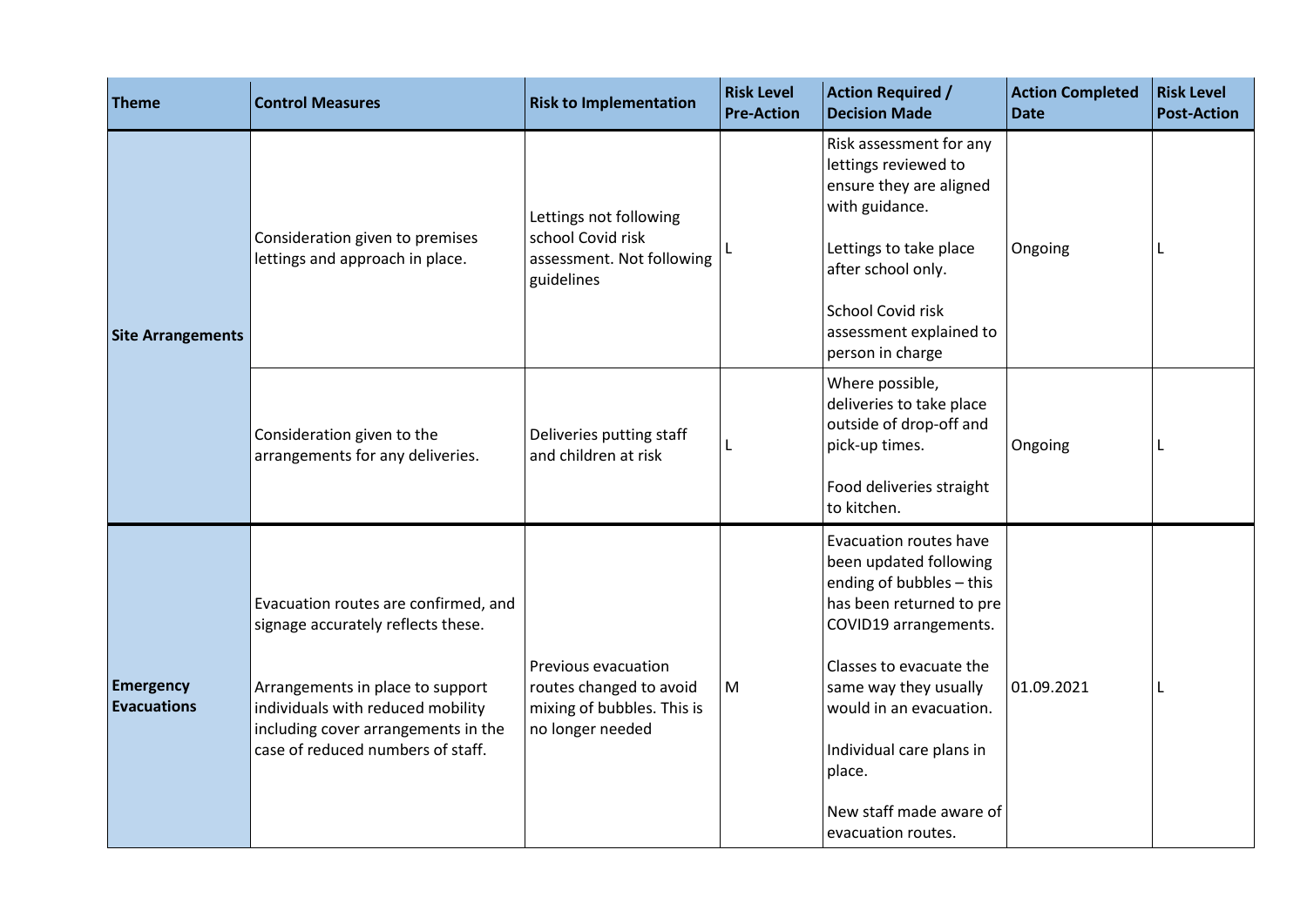<span id="page-3-0"></span>

| <b>Cleaning and</b> | Enhanced cleaning regime is in place<br>in line with                                                                                                     | School is not adequately<br>cleaned and germs can<br>spread                                                  | H | <b>Enhanced cleaning</b><br>schedule implemented<br>throughout the site,<br>ensuring that contact<br>points, worksurfaces,<br>door handles, taps etc.<br>are all thoroughly<br>cleaned and disinfected<br>regularly.<br>Hand wash to be<br>checked and replaced as<br>needed by cleaning staff<br><b>Enhanced cleaning</b><br>regime for toilet facilities<br>particularly door<br>handles, locks and toilet<br>flush. | 01.09.2021 | M |
|---------------------|----------------------------------------------------------------------------------------------------------------------------------------------------------|--------------------------------------------------------------------------------------------------------------|---|------------------------------------------------------------------------------------------------------------------------------------------------------------------------------------------------------------------------------------------------------------------------------------------------------------------------------------------------------------------------------------------------------------------------|------------|---|
| waste disposal      | Cleaning staff capacity is adequate to<br>enable enhanced cleaning regime.                                                                               | School is not adequately<br>cleaned and germs can<br>spread                                                  | H | Agency staff used or<br>current staff overtime if<br>needed.                                                                                                                                                                                                                                                                                                                                                           | 01.09.2021 | M |
|                     | Adequate cleaning supplies and<br>facilities around the school are in<br>place.<br>Arrangements for longer-term<br>continual supplies are also in place. | No hand sanitiser for<br>visitors to reception.<br>Classrooms do not have<br>tissues.<br>Low supply of soap. | M | Hand sanitiser available<br>at the school entrance<br>Lidded bins in<br>classrooms<br>Disposable tissues in<br>each classroom to<br>implement the 'catch it,<br>bin it, kill it' approach<br>Stock check and ordering<br>schedule reviewed and                                                                                                                                                                         | Ongoing    | L |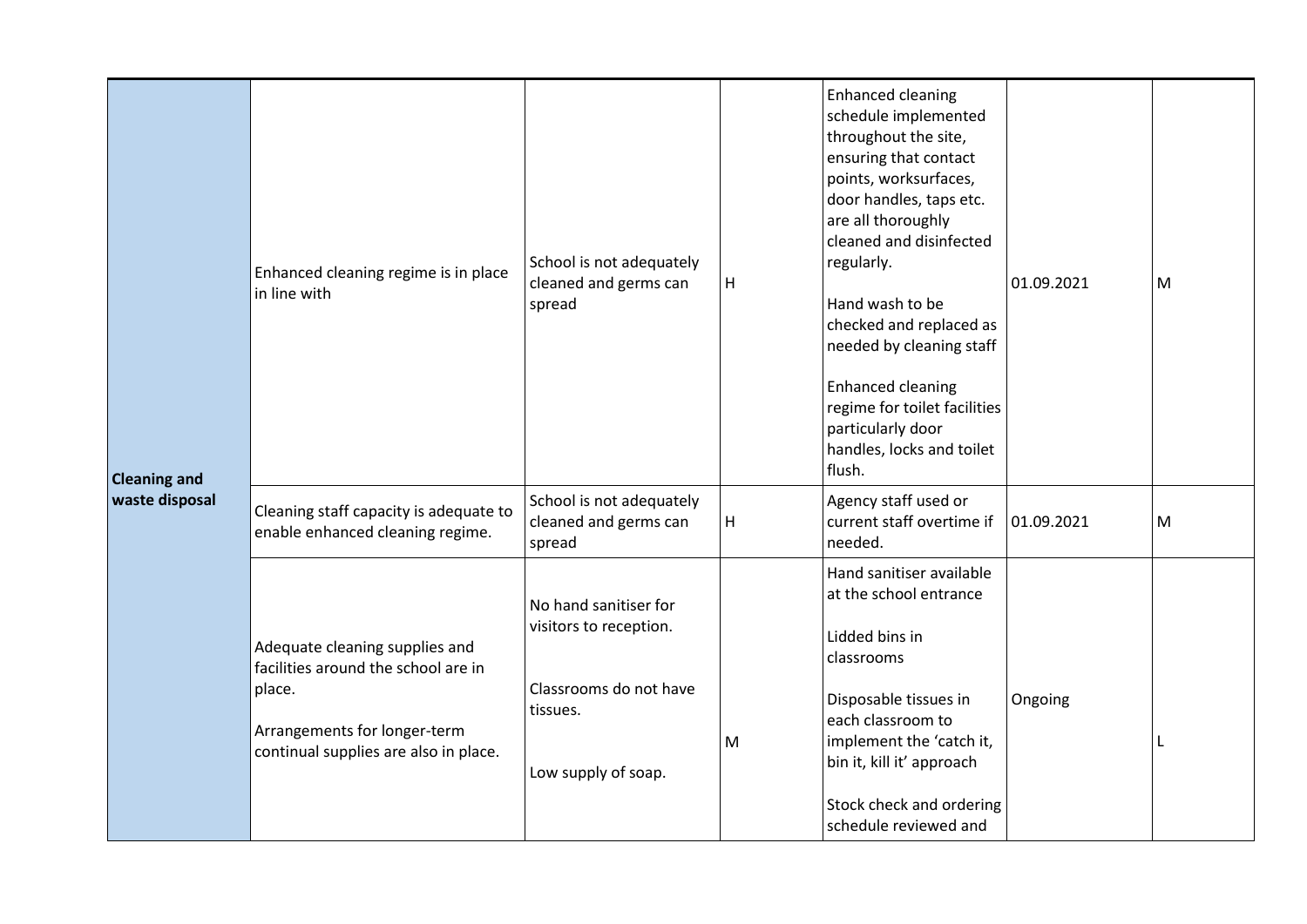<span id="page-4-1"></span><span id="page-4-0"></span>

|                   |                                                                                                                                                                                                                                                                                                                  |                                                                                 |           | order made.                                                                                                                                                                                                         |            |   |
|-------------------|------------------------------------------------------------------------------------------------------------------------------------------------------------------------------------------------------------------------------------------------------------------------------------------------------------------|---------------------------------------------------------------------------------|-----------|---------------------------------------------------------------------------------------------------------------------------------------------------------------------------------------------------------------------|------------|---|
|                   | Sufficient time is available for the<br>enhanced cleaning regime to take<br>place.                                                                                                                                                                                                                               | School is not adequately<br>cleaned and germs can<br>spread                     | ${\sf M}$ | All staff advised to leave<br>the site by 5:30 in order<br>for cleaning to be<br>undertaken.<br>Cleaners all have keys to<br>access building before<br>and after school.                                            | 01.09.2021 | L |
| <b>Classrooms</b> | Classrooms have appropriate<br>ventilation arrangements.                                                                                                                                                                                                                                                         | Classrooms not<br>appropriately ventilated                                      | M         | Windows open before<br>and after lessons, and<br>during lessons when<br>temperatures allow.<br><b>Mechanical ventilation</b><br>system adjusted<br>appropriately to 'full<br>fresh air' or 'single room<br>only'.   | Ongoing    | L |
|                   | Approach to staff absence reporting<br>and recording in place. All staff aware.                                                                                                                                                                                                                                  | N/A                                                                             | L         | Usual procedures                                                                                                                                                                                                    | 01.09.2021 | L |
| <b>Staffing</b>   | Risk assessments in place for those<br>staff who are clinically extremely<br>vulnerable, and appropriate<br>arrangements for mitigating risk are<br>identified.<br>Communication arrangements are in<br>place with those staff and their role in<br>continuing to support the working of<br>the school is clear. | N/A                                                                             |           | Shielding is no longer in<br>place. Clinically<br>extremely vulnerable<br>staff and/ or students<br>will have risk<br>assessments which<br>identify any specific<br>adjustments to allow<br>them to attend on site. | Ongoing    | L |
|                   | Staffing roles and responsibilities with<br>regards to the contingency remote<br>provision alongside in-school                                                                                                                                                                                                   | Children are not getting<br>access to a high level of<br>education at all times | L         | Staff are aware of their<br>role in the continued<br>contingency plans                                                                                                                                              | Ongoing    | L |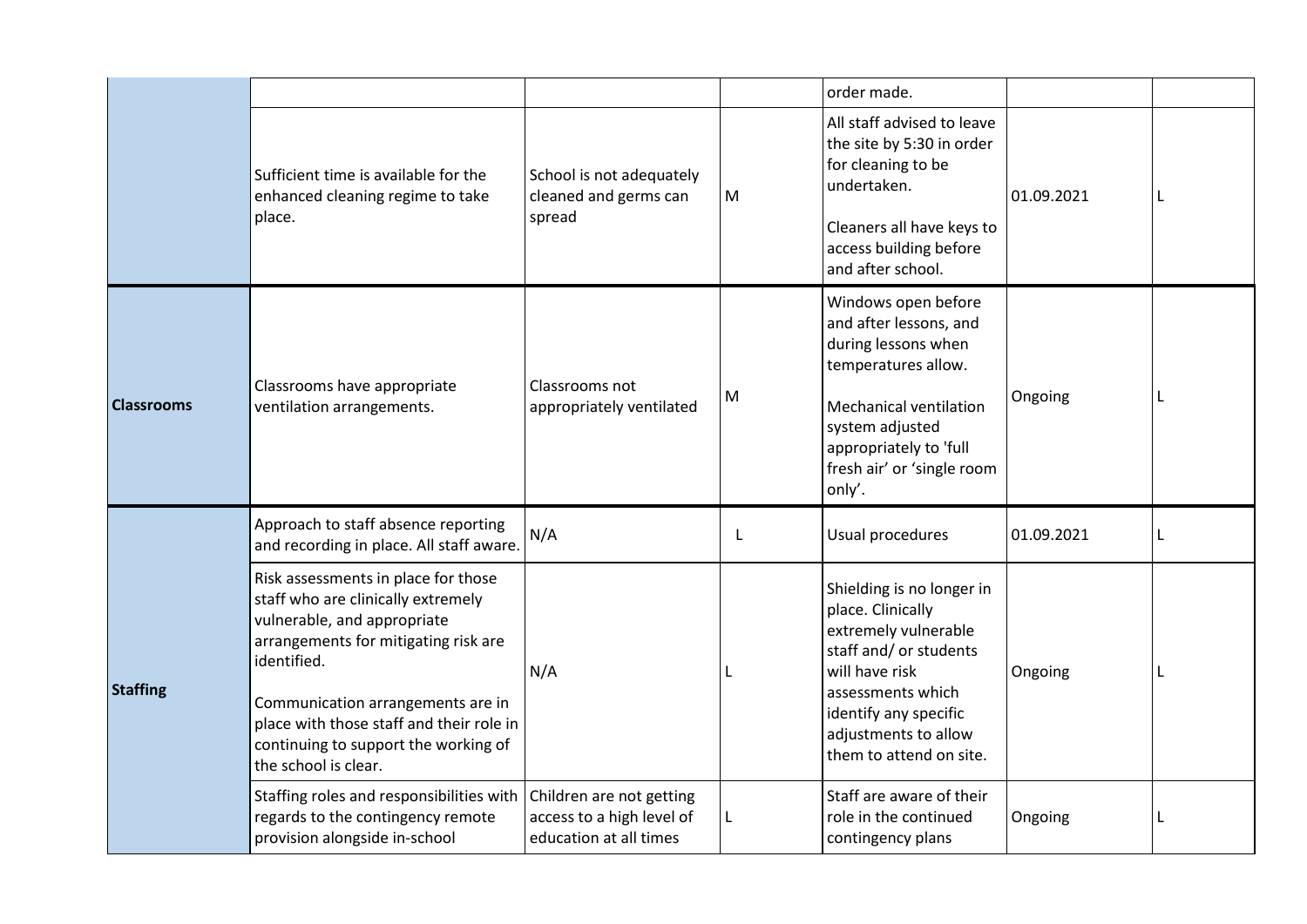|  | provision agreed and communicated.                                                                                                                                                                                                 |                                                                                                                    |   | regarding remote<br>education, should the<br>plan be enacted.                                                                                                                                                                                                                                                                                                                                               |         |   |
|--|------------------------------------------------------------------------------------------------------------------------------------------------------------------------------------------------------------------------------------|--------------------------------------------------------------------------------------------------------------------|---|-------------------------------------------------------------------------------------------------------------------------------------------------------------------------------------------------------------------------------------------------------------------------------------------------------------------------------------------------------------------------------------------------------------|---------|---|
|  | Approach to support wellbeing,<br>mental health and resilience in place,<br>including bereavement support.<br>How staff are supported to follow this<br>within their own situations and that<br>of pupils and colleagues is clear. | Wellbeing of staff and<br>children low                                                                             |   | Staff are aware of<br>available support and<br>advice for schools and<br>pupils available from<br>ECC, including the<br><b>Educational Psychology</b><br>service<br>https://schools.essex.go<br>v.uk/admin/COVID-<br>19/Pages/default.aspx<br>The Bereavement Policy<br>has been reviewed to<br>ensure it reflects current<br>circumstances and<br>arrangements<br>Access to school<br>counsellor if needed | Ongoing |   |
|  | Arrangements for accessing testing<br>are in place. Staff are clear on how<br>and when to access a test.                                                                                                                           | Staff unaware of<br>need/how to test<br>Staff attending work if<br>they are COVID positive or<br>showing symptoms. | M | Staff continuing to test<br>twice weekly. Tests<br>provided and all staff<br>aware of where to find<br>new tests.<br>Results reported to<br>designated email<br>address and NHS.                                                                                                                                                                                                                            | Ongoing |   |
|  | Arrangements in place for any<br>visitors/ contractors on site, protocols<br>and expectations shared.                                                                                                                              | Putting staff and children<br>at risk of contact                                                                   | M | Check with the<br>contractor any<br>requirements their<br>employer has specified                                                                                                                                                                                                                                                                                                                            | Ongoing | L |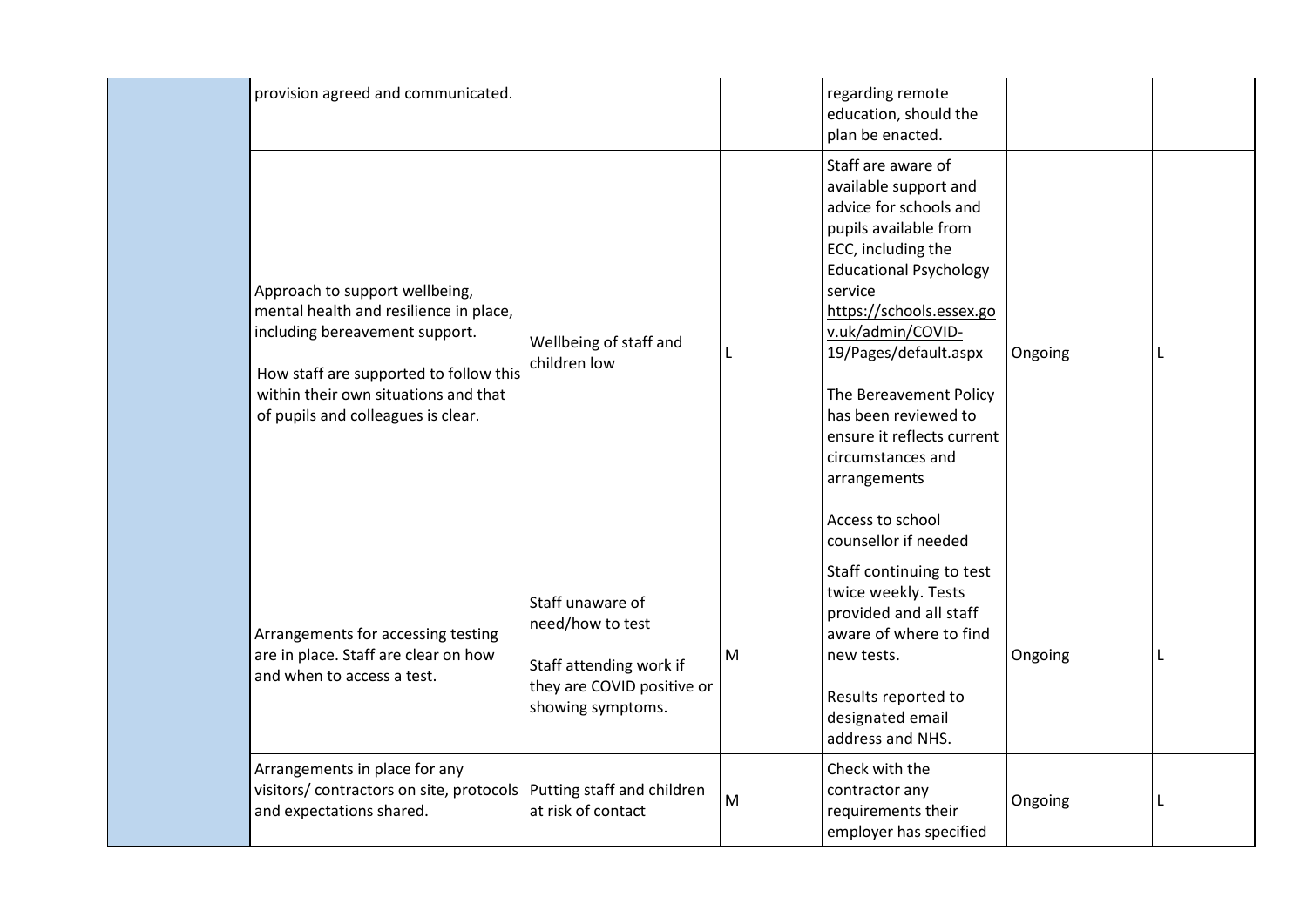<span id="page-6-1"></span><span id="page-6-0"></span>

|                                                                                   | NB: Their employer may require them<br>to wear PPE. This should be<br>documented as part of the risk<br>assessment carried out by the<br>Contractor.                                                                                                                                                                                                                |                                                                                         |   | before visit. Share<br>school protocols.                                                                                                                                                                                                                                                                                                                                    |                  |           |
|-----------------------------------------------------------------------------------|---------------------------------------------------------------------------------------------------------------------------------------------------------------------------------------------------------------------------------------------------------------------------------------------------------------------------------------------------------------------|-----------------------------------------------------------------------------------------|---|-----------------------------------------------------------------------------------------------------------------------------------------------------------------------------------------------------------------------------------------------------------------------------------------------------------------------------------------------------------------------------|------------------|-----------|
|                                                                                   | Arrangements in place for any<br>externally employed adults delivering<br>learning in school e.g. sports coaches,<br>music tutors, forest school leaders.<br>Protocols and expectations shared.                                                                                                                                                                     | Putting staff and children<br>at risk of contact                                        | M | Music lessons in a well-<br>ventilated room. Teacher<br>to remain distanced<br>from pupils<br>Risk assessment shared<br>with outside teachers.                                                                                                                                                                                                                              | Ongoing          |           |
| <b>Catering</b>                                                                   | Arrangements for the continued<br>provision of FSMs for eligible children<br>not attending school due to self-<br>isolation are in place.                                                                                                                                                                                                                           | Children eligible for FSMs<br>not receiving their<br>entitlement when not in<br>school. |   | A food parcel will be<br>provided for any pupils<br>who have tested positive   Ongoing on an<br>for COVID19 and<br>required to isolate, who<br>are eligible for FSMs.                                                                                                                                                                                                       | individual basis |           |
| <b>Response to</b><br>suspected/<br>confirmed case of<br><b>COVID19 in school</b> | Approach to confirmed COVID19<br>cases in place: during school day<br>Which staff member/s should<br>$\bullet$<br>be informed/ take action<br>Area established to be used if<br>an individual is displaying<br>symptoms during the school<br>day and needs to be isolated<br>Cleaning procedure in place<br>Arrangements for informing<br>parent community in place | Transmission of Covid-19<br>to other staff and pupils<br>Covid-19 outbreak              | н | If a pupil or student<br>begins to display<br>symptoms of COVID19<br>during the day, they are<br>isolated and parent is<br>called immediately. They<br>wait to be collected<br>outside main office,<br>overseen by admin staff.<br>Any staff member who<br>begins to display<br>symptoms of COVID19<br>during the day,<br>immediately informs SLT<br>and leaves the site as | Ongoing          | ${\sf M}$ |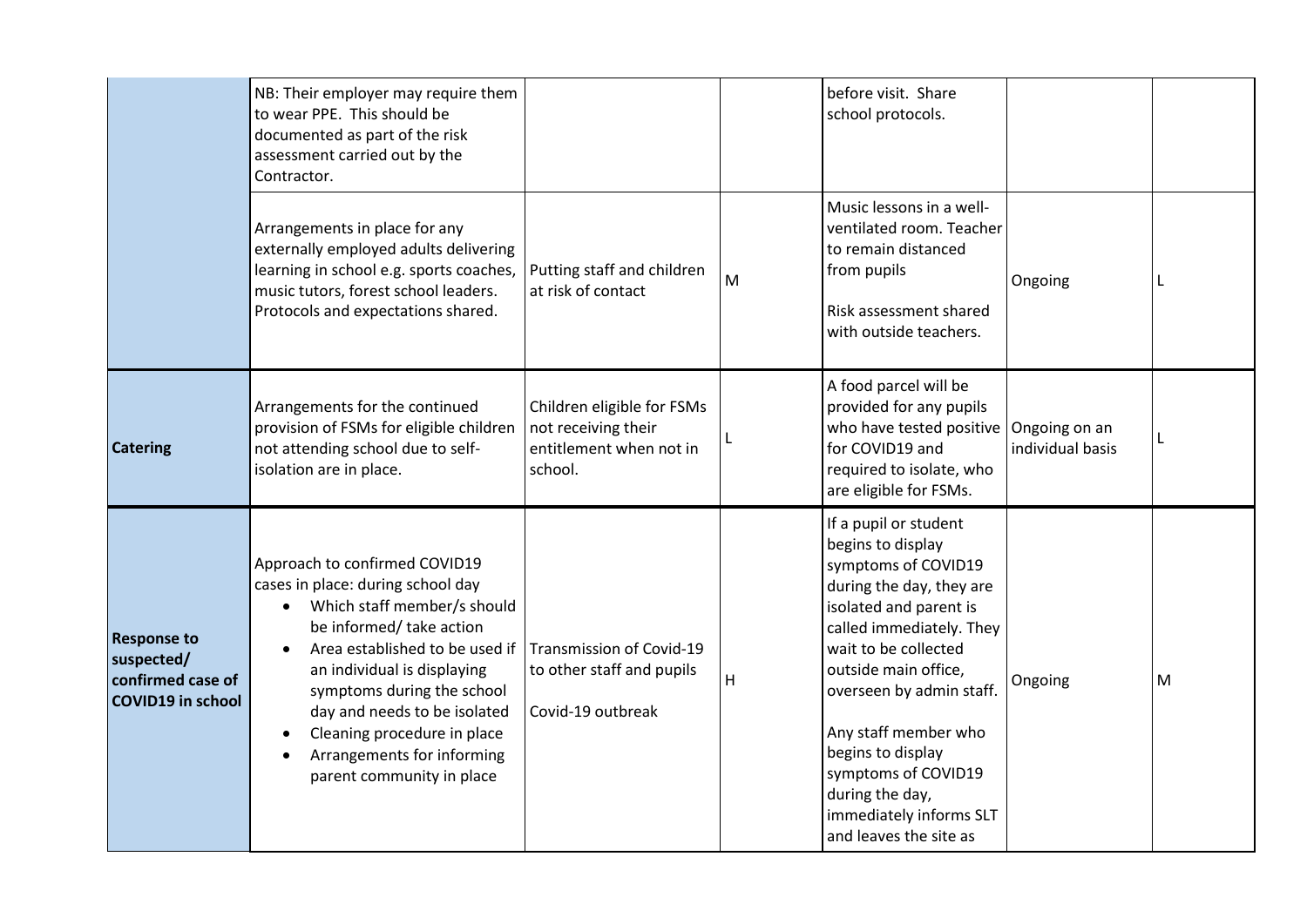<span id="page-7-0"></span>

|                                 |                                                                                                                                                                                              |                                                                                 |   | soon as possible.<br>Individuals are asked to<br>seek a PCR test or given<br>a PCR from school stock<br>as soon as possible.<br>Close contacts are<br>identified by NHS test<br>and trace if the<br>individual has confirmed<br>case.                                            |         |  |
|---------------------------------|----------------------------------------------------------------------------------------------------------------------------------------------------------------------------------------------|---------------------------------------------------------------------------------|---|----------------------------------------------------------------------------------------------------------------------------------------------------------------------------------------------------------------------------------------------------------------------------------|---------|--|
|                                 | Approach to confirmed COVID19<br>cases in place: outside of school hours<br>Cleaning procedure in place<br>$\bullet$<br>Arrangements for informing<br>$\bullet$<br>parent community in place | Transmission of Covid-19<br>to other staff and pupils<br>Covid-19 outbreak      | H | Close contacts are now<br>identified by NHS test<br>and trace following a<br>confirmed case.<br>Those who have been<br>double vaccinated or<br>under 18 do not need to<br>isolate but asked to take<br>a PCR instead.<br>Can contact Essex Test<br>and Trace team for<br>advice. | Ongoing |  |
| <b>Remote Education</b><br>Plan | Contingency plan for remote learning<br>developed should self-isolation or<br>restricted attendance be required.                                                                             | Children are not getting<br>access to a high level of<br>education at all times | L | If whole school closure,<br>teachers to revert to<br>recording daily lessons<br>and posting on Class<br>Dojo.<br>In individual cases of<br>isolation, children will<br>be given a work pack                                                                                      | Ongoing |  |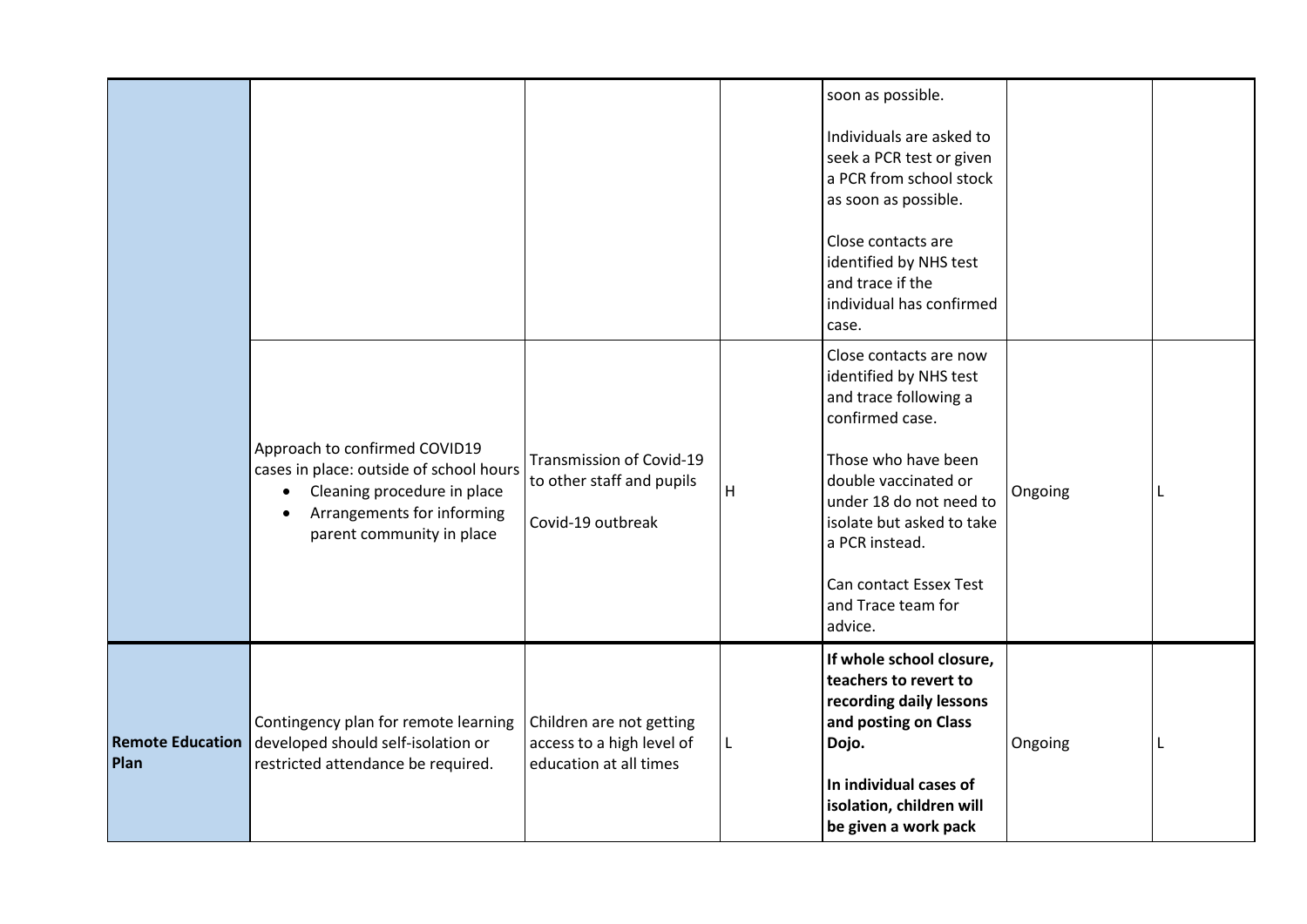<span id="page-8-0"></span>

|              |                                                                                                                                                                                     |                                                                                 |           | which will contain the<br>same/similar work to<br>that taking place in<br>class.                                                                                                                                                          |            |   |
|--------------|-------------------------------------------------------------------------------------------------------------------------------------------------------------------------------------|---------------------------------------------------------------------------------|-----------|-------------------------------------------------------------------------------------------------------------------------------------------------------------------------------------------------------------------------------------------|------------|---|
|              | Technology support in place. DFE<br>laptop allocation ordered, for<br>contingency purposes.                                                                                         | Children are not getting<br>access to a high level of<br>education at all times | L         | <b>Stock of iPads and</b><br>laptops available to<br>anyone self-isolating<br>who does not have<br>access to devices.                                                                                                                     | Ongoing    | L |
| Safeguarding | Staff are prepared for supporting<br>wellbeing of pupils and receiving any<br>potential disclosures.                                                                                | Children's safety at risk                                                       | M         | Staff refresher training<br>session on processes and<br>procedures and the<br>revised wellbeing<br>material.                                                                                                                              | 01.09.2021 | L |
|              | Updated Child Protection Policy in<br>place.                                                                                                                                        | Child protection<br>procedures not followed<br>and children's safety at<br>risk | ${\sf M}$ | Adopted most recent<br><b>Child Protection Policy</b>                                                                                                                                                                                     | 01.09.2021 | L |
|              | Where appropriate, work with other<br>agencies, such as social care, has been<br>undertaken to support vulnerable CYP<br>and families to complete risk<br>assessments and planning. | Children's safety at risk                                                       | M         | <b>Inclusion manager and</b><br><b>SLT working alongside</b><br>relevant agencies to<br>support vulnerable<br>children and families<br>where appropriate.<br><b>All communication</b><br>recorded on CPOMS and<br>actions followed up on. | Ongoing    | L |
|              | Where physical contact is required in<br>the context of managing behaviour.                                                                                                         | N/A                                                                             | M         | If a need arises, SLT and<br>inclusion manager to<br>work alongside parents,                                                                                                                                                              | Ongoing    | L |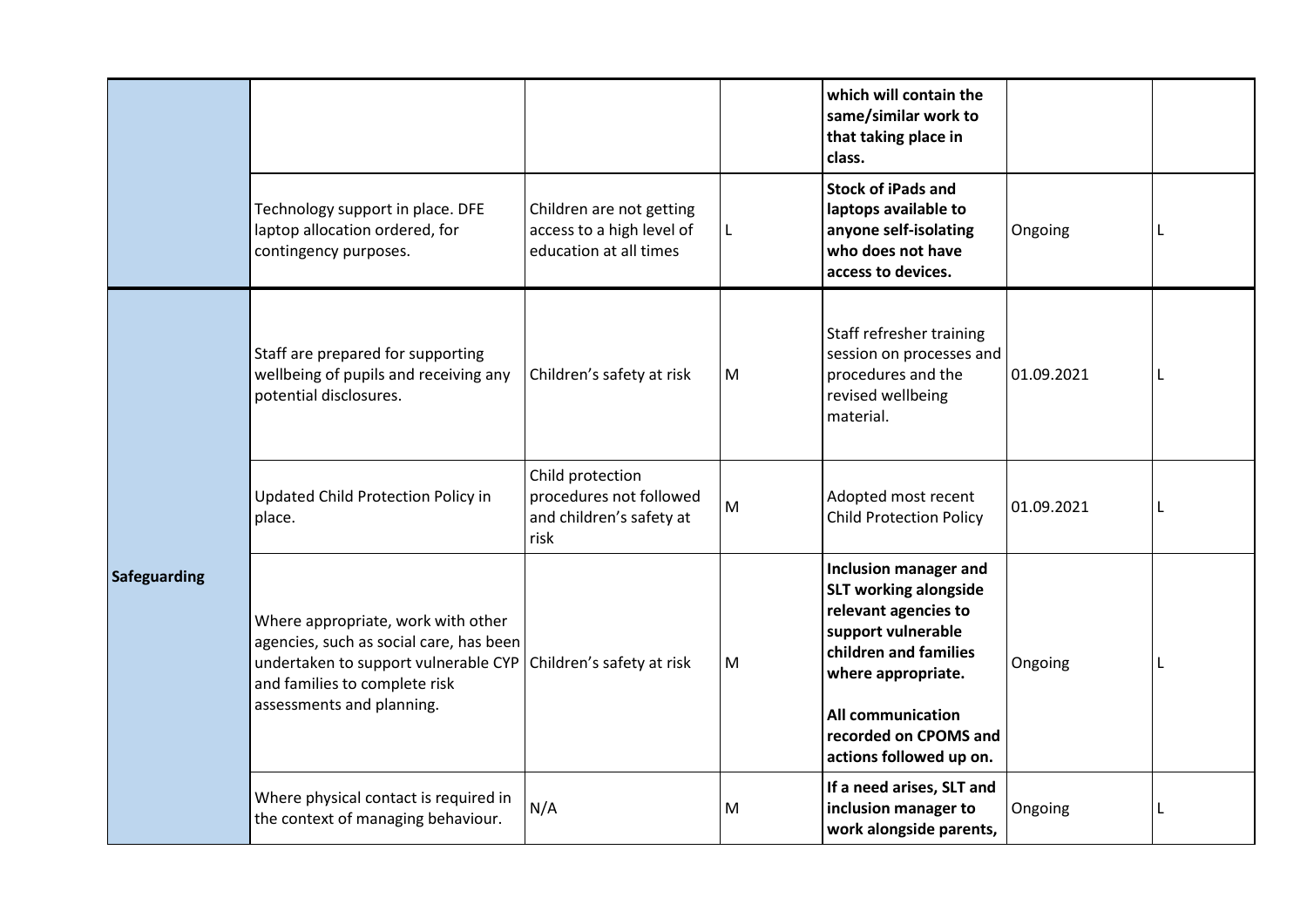<span id="page-9-0"></span>

|                                         |                                                                                                                                                                                                                                                                                                                                       |                                                                                  | child and staff to create<br>a plan.                                                                                                                                                                                                                                                                                                                                                                                                                               |         |   |
|-----------------------------------------|---------------------------------------------------------------------------------------------------------------------------------------------------------------------------------------------------------------------------------------------------------------------------------------------------------------------------------------|----------------------------------------------------------------------------------|--------------------------------------------------------------------------------------------------------------------------------------------------------------------------------------------------------------------------------------------------------------------------------------------------------------------------------------------------------------------------------------------------------------------------------------------------------------------|---------|---|
|                                         | Current learning plans, revised<br>expectations and required<br>adjustments have been considered.                                                                                                                                                                                                                                     | Children may fall behind<br>age-related expectations                             | Long term and medium<br>term planning ensures<br>gaps are filled and<br>children are supported<br>to make accelerated<br>progress.<br><b>Interventions and</b><br>support timetabled<br>regularly                                                                                                                                                                                                                                                                  | Ongoing | L |
| Curriculum /<br>learning<br>environment | Whole school approach to adapting<br>curriculum (S/M/L term), including:<br>Wellbeing curriculum<br>$\bullet$<br>recognising 'non-curriculum'<br>learning that is being done at<br>home<br>capturing pupil<br>achievements/ outcomes<br>utilising the DFE 'catch-up'<br>funding and programmes<br>contingency remote learning<br>plan | Children having gaps in<br>learning.<br>Children's mental<br>wellbeing suffering | Long term and medium<br>term planning ensures<br>gaps are filled and<br>children are supported<br>to make accelerated<br>progress.<br><b>PSHE curriculum has</b><br>focus on wellbeing<br><b>Non-curriculum learning</b><br>and successes<br>celebrated in class and<br>in weekly newsletters.<br>DFE 'catch up' funding<br>primarily used to<br>support phonics catch<br>up in KS1.<br><b>Remote learning plan</b><br>created and regularly<br>checked/updated in | Ongoing | L |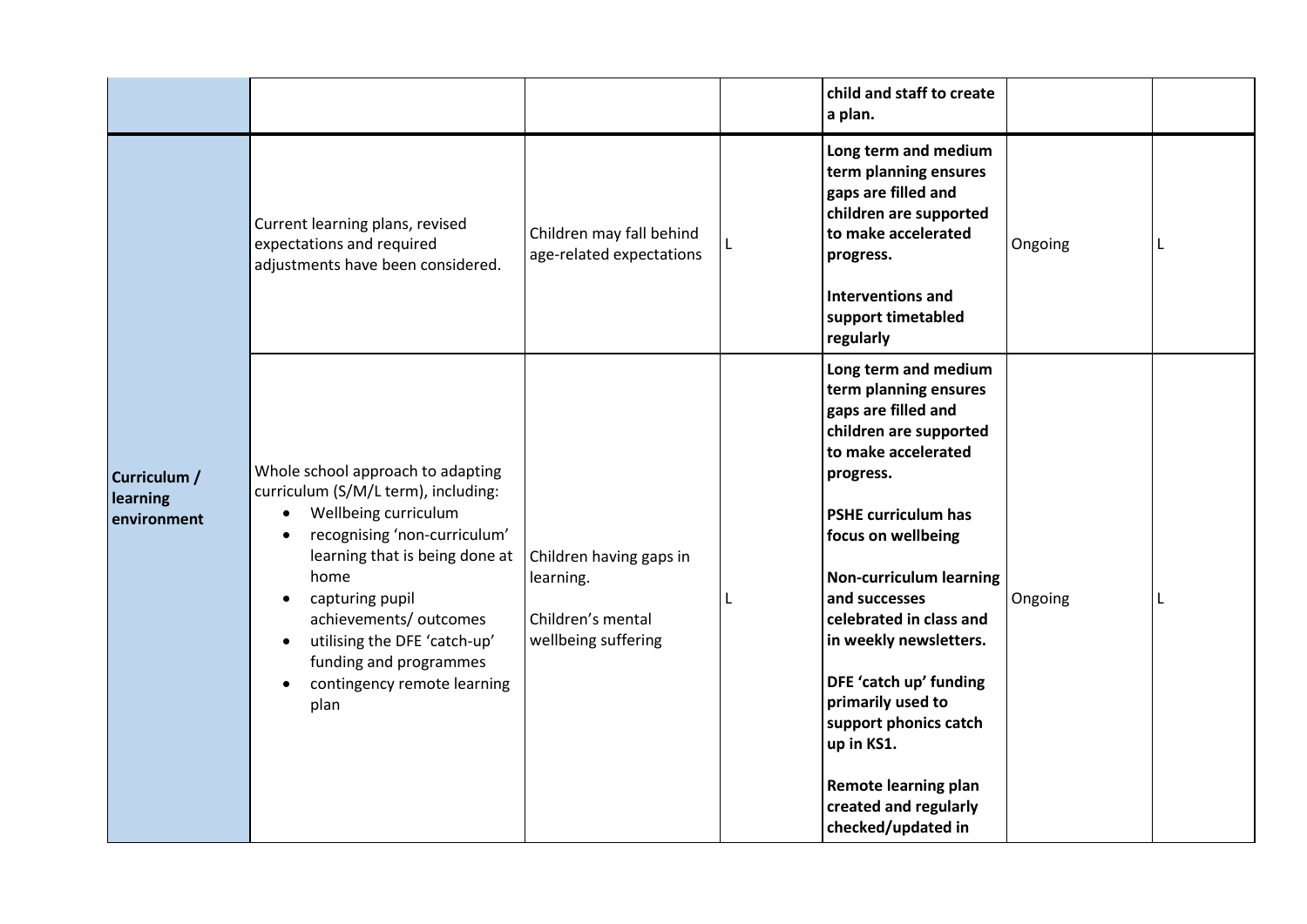<span id="page-10-0"></span>

|            |                                                                                                                                                |                                                    |   | case of closure.                                                                                                                                                                                                                           |         |   |
|------------|------------------------------------------------------------------------------------------------------------------------------------------------|----------------------------------------------------|---|--------------------------------------------------------------------------------------------------------------------------------------------------------------------------------------------------------------------------------------------|---------|---|
|            | Arrangements for teaching pupils how<br>to keep themselves safe online are in<br>place and aligned to the contingency<br>remote learning plan. | Children are potentially<br>unsafe on the internet |   | E-safety taught in PSHE<br>sessions and through<br>assemblies.<br>Parent guidance sent out<br>regarding online safety<br>at home.<br>Facebook updates from<br><b>National Online Safety</b><br>shared on school<br>Facebook page           | Ongoing | L |
| Attendance | Approach to promoting and<br>supporting attendance for all-pupils<br>determined, including those who may<br>be anxious.                        | Children falling behind in<br>education            | H | First day contact<br>Contact with Inclusion<br>manager if anxiety.<br>Meetings with SLT<br>regarding attendance<br>Whole school<br>attendance competition<br>and rewards<br>Individual attendance<br>incentives for particular<br>children | Ongoing | M |
|            | Approach to support for parents<br>where rates of persistent absence<br>were high before closure.                                              | Children falling behind in<br>education            | Н | Inclusion manager<br>keeping in contact with<br>parents of pupils with<br>poor attendance.<br>Plans put in place to                                                                                                                        | Ongoing | M |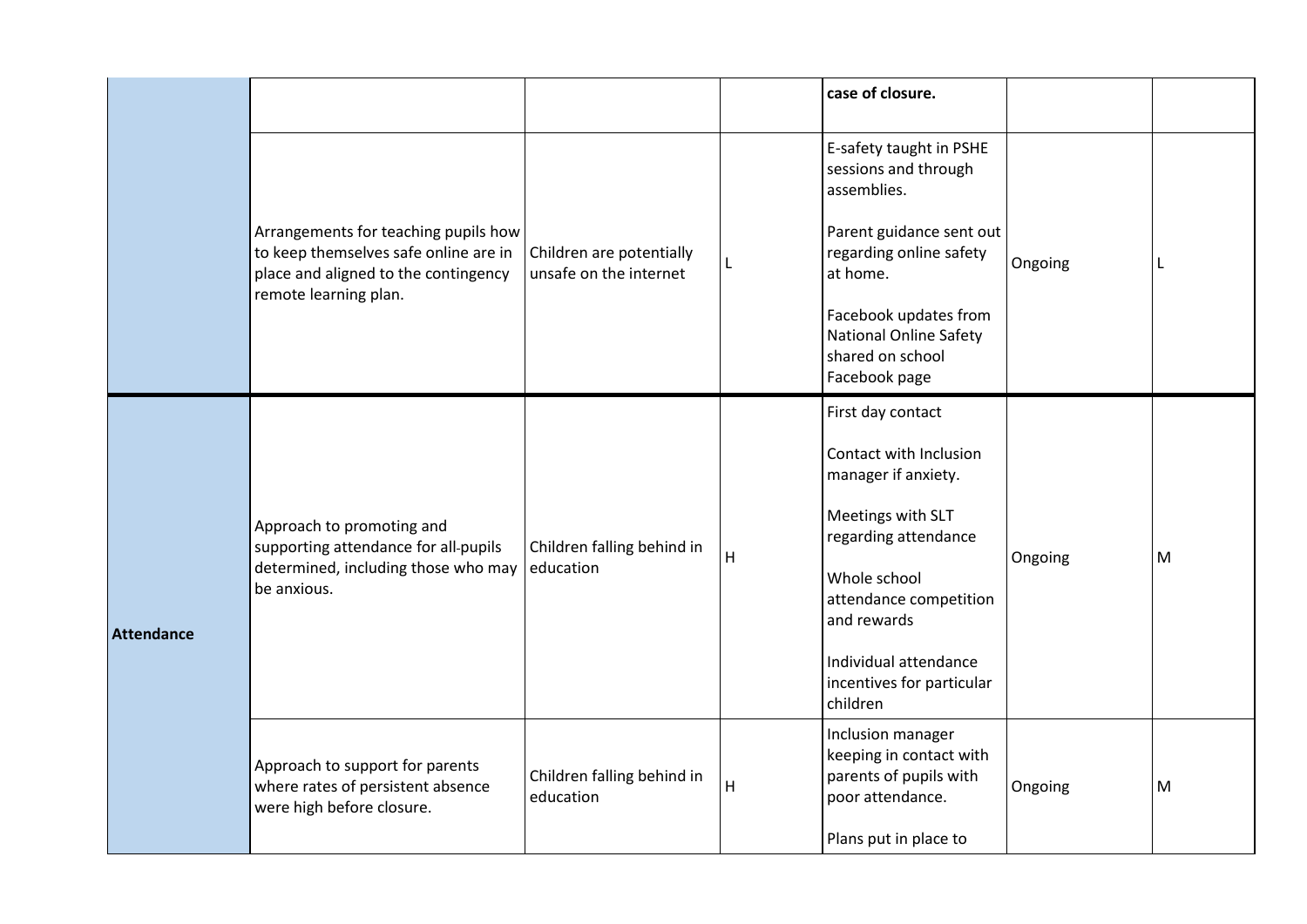<span id="page-11-1"></span><span id="page-11-0"></span>

|                          |                                                                                                                                                                                                                 |                                                              |   | improve attendance                                                                                                                                                                                                                                                           |         |   |
|--------------------------|-----------------------------------------------------------------------------------------------------------------------------------------------------------------------------------------------------------------|--------------------------------------------------------------|---|------------------------------------------------------------------------------------------------------------------------------------------------------------------------------------------------------------------------------------------------------------------------------|---------|---|
|                          | Information shared with staff around<br>the updated plan, including returning<br>to some pre COVID arrangements and<br>some new arrangements $-$ as<br>appropriate.                                             | Staff unaware of<br>arrangements in place                    |   | All stakeholders kept<br>regularly informed of<br>plans in place and any<br>changes that may take<br>place:<br>Letters<br>Conversations<br>on classroom<br>doors<br>Phone calls<br>Weekly<br>newsletters<br>Class Dojo and<br>Tapestry<br>updates<br>Text messages<br>Emails |         |   |
|                          | Union representatives informed of<br>updated plans.                                                                                                                                                             | Union representatives<br>unaware of arrangements<br>in place |   |                                                                                                                                                                                                                                                                              |         |   |
| <b>Communication</b>     | Updated Risk Assessment published<br>on website.                                                                                                                                                                | All stakeholders unaware<br>of arrangements in place         |   |                                                                                                                                                                                                                                                                              |         |   |
|                          | Communications with parents on the:<br>Revised plans, any control<br>measures that remain in place<br>and any that have ceased<br>Contingency plans<br>Outbreak management plans<br>Wellbeing/ pastoral support | Parents unaware of<br>arrangements in place                  | M |                                                                                                                                                                                                                                                                              | Ongoing | L |
|                          | Pupil communications around:<br>Revised plans, any control<br>measures that remain in place<br>and any that have ceased<br>Contingency plans<br>Outbreak management plans                                       |                                                              |   | School website<br>School Facebook<br>page<br>Contact with SLT<br>on gates at start<br>and end of each<br>day                                                                                                                                                                 |         |   |
|                          | On-going regular communication<br>plans determined to ensure parents<br>are kept well-informed                                                                                                                  |                                                              |   |                                                                                                                                                                                                                                                                              |         |   |
| Governors/<br>Governance | Governors have oversite of plans and<br>risk assessments.<br>Approach to communication between                                                                                                                  | Governors unaware of<br>arrangements in place                | M | Plans discussed with<br>COG ahead of time<br>Risk assessment, plans                                                                                                                                                                                                          | Ongoing | L |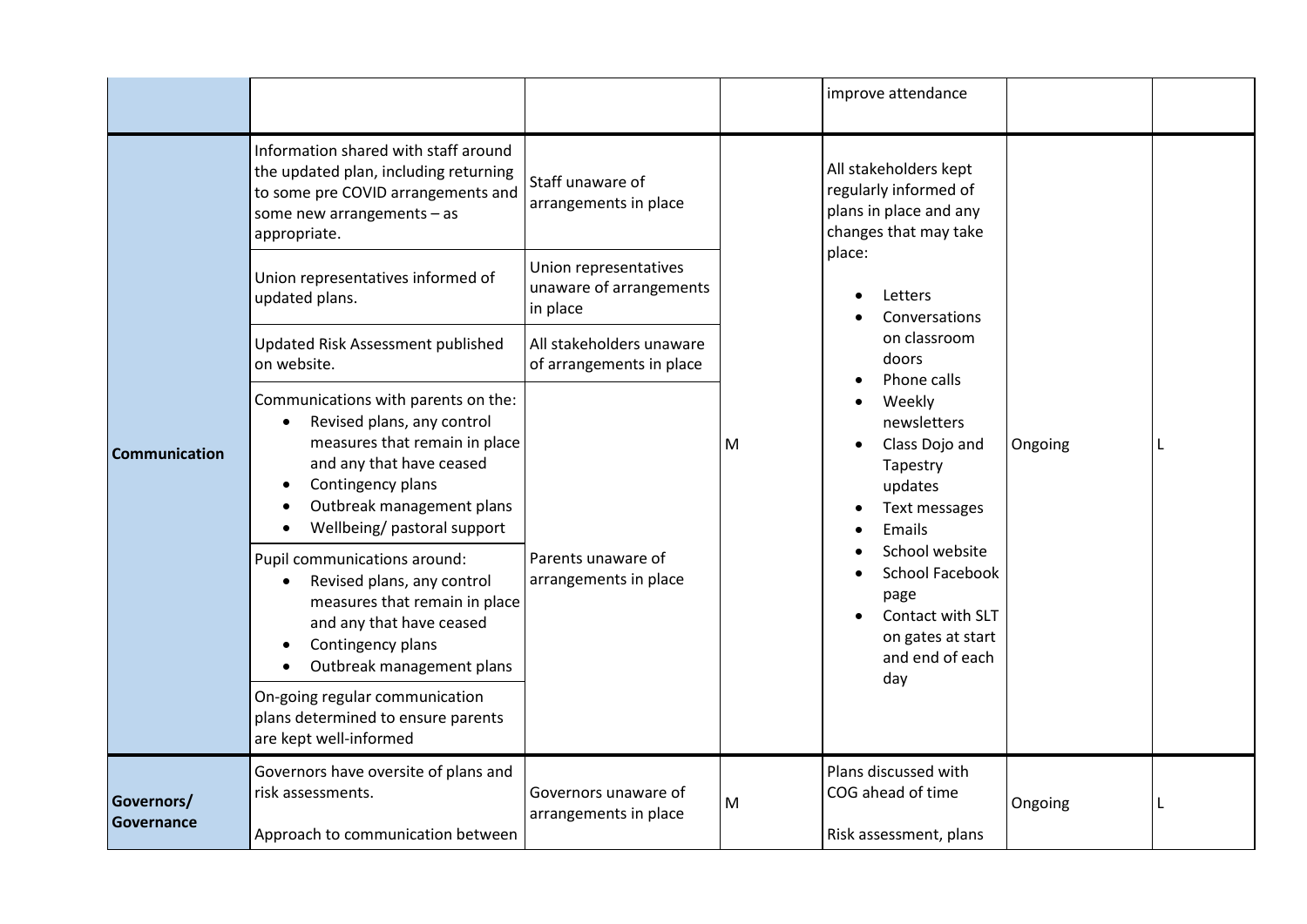<span id="page-12-0"></span>

|                | Leaders and governors is clear and<br>understood.                                                                                                                           |                                                                                           |   | and weekly newsletter<br>shared with governors                                                                                                      |            |   |
|----------------|-----------------------------------------------------------------------------------------------------------------------------------------------------------------------------|-------------------------------------------------------------------------------------------|---|-----------------------------------------------------------------------------------------------------------------------------------------------------|------------|---|
|                | Governors have oversight of all staff<br>wellbeing and appropriate<br>arrangements in place to support<br>Headteacher and SLT. Refer to<br>Headteacher wellbeing materials. | Governors unaware of<br>wellbeing arrangements.<br>SLT not supported by<br>governors      | M | Regular contact with<br>governors to update on<br>any key information.                                                                              | Ongoing    | L |
|                | Additional costs incurred due to<br>COVID19 are understood and clearly<br>documented.                                                                                       |                                                                                           |   | <b>Regular discussions</b><br>between finance                                                                                                       | Ongoing    |   |
| <b>Finance</b> | Claims submitted for reimbursement<br>for example, increased premises<br>related costs; additional cleaning;<br>support for FSM                                             | Money lost due to Covid-<br>19 expenditure                                                |   | manager, SLT and<br>governors to have a<br>good understanding of<br>the financial<br>ramifications of Covid-19<br>and the impact on<br>school.      |            |   |
|                | Any loss of income understood,<br>including the impact of lettings and<br>the financial implications of possibly<br>not restarting.                                         |                                                                                           |   |                                                                                                                                                     |            |   |
|                | Test kits are securely stored and<br>distributed to staff.                                                                                                                  | Staff attending work if<br>they are COVID positive or $ H $<br>showing symptoms.          |   | Tests are stored centrally<br>and monitored by SLT.<br>All staff aware of where<br>tests are stored and<br>have access to tests if<br>they run out. | Ongoing    | М |
| <b>Testing</b> | Staff are aware of how to safely take<br>and process the test.                                                                                                              | Staff not undertaking tests<br>correctly and receiving<br>incorrect results               | H | Shared the following:<br>NHS instruction<br>$\bullet$<br>leaflet                                                                                    | 01.09.2021 | M |
|                | Staff are aware of how to report their<br>test results to school and to NHS Test<br>and Trace.                                                                              | Staff not reporting<br>positive cases, which<br>could have a knock-on<br>effect in school |   | Training video<br>and online<br>resources on the<br>document                                                                                        | 01.09.2021 | L |